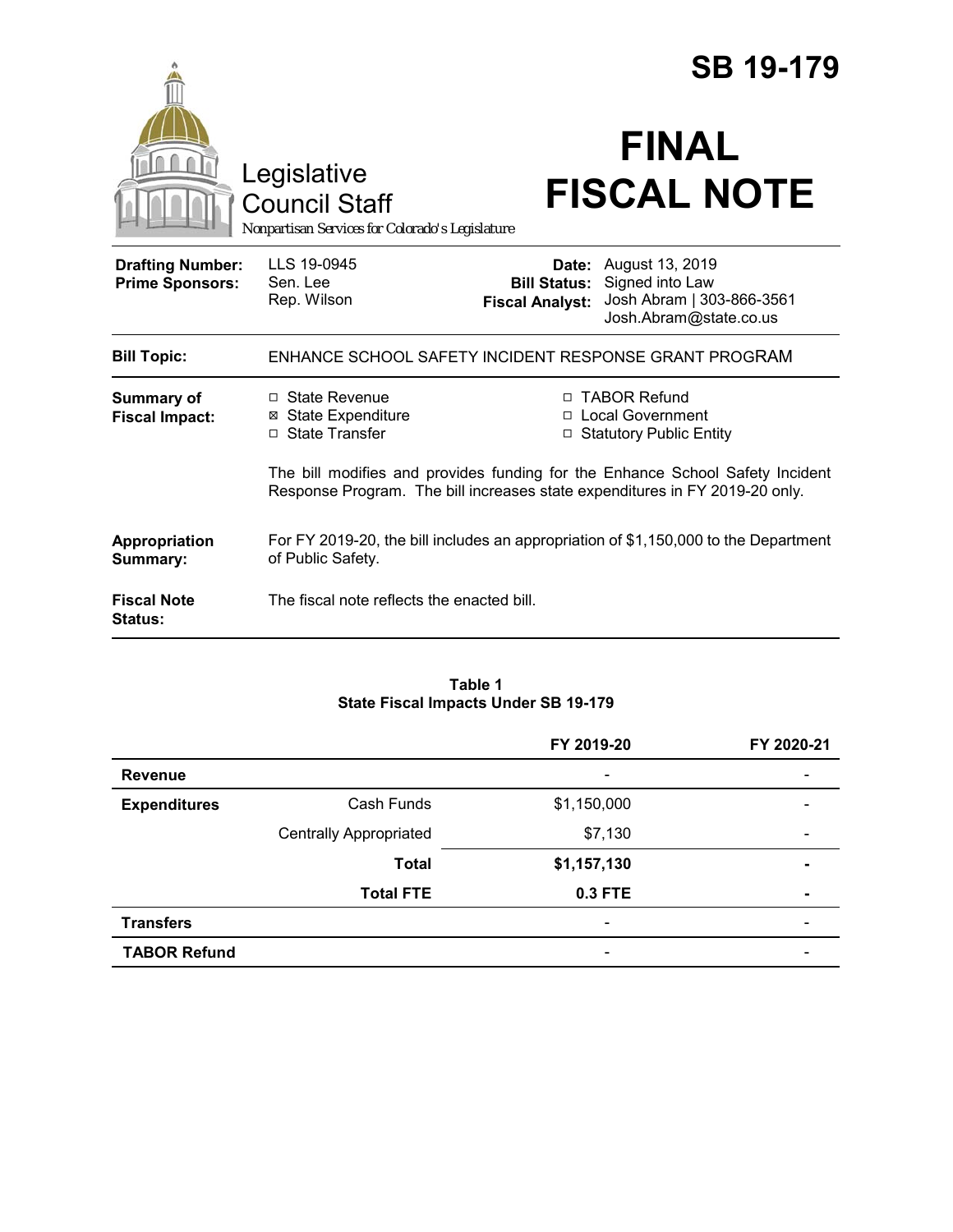August 13, 2019

# **Summary of Legislation**

The bill modifies application and award date deadlines for the Enhance School Safety Incident Response Program in the in the Division of Homeland Security and Emergency Management in the Department of Public Safety (DPS). The bill appropriates \$1,150,000 from the School Safety Resource Center Cash Fund to the DPS. Under current law, the division may use a portion of appropriated funds to pay the direct and indirect costs of administering the grant program.

# **Background**

Created by House Bill 18-1413, the Enhance School Safety Incident Response Grant Program provides grant funding for school safety incident response. Grant awards may be used for:

- training programs, curricula, and seminars;
- best practices and protocols;
- research and development; and
- technology and infrastructure upgrades to provide training and education.

Grants are provided to a nonprofit organization with experience providing incident response training, working with law enforcement and first responders, and working with schools and districts on issues related to school safety. In the current FY 2018-19, the program received an appropriation of \$500,000, of which, about \$30,000 and 0.3 FTE is used by the DPS to administer the program. Funding for this program was not included in the department's FY 2019-20 budget request.

### **State Expenditures**

For FY 2019-20, the bill increases state expenditures by \$1,157,130 as displayed in Table 2.

**Table 2**

| I UMIG A<br><b>Expenditures Under SB 19-179</b> |                   |             |            |  |  |
|-------------------------------------------------|-------------------|-------------|------------|--|--|
|                                                 |                   | FY 2019-20  | FY 2020-21 |  |  |
| <b>Department of Public Safety</b>              |                   |             |            |  |  |
| <b>Personal Services</b>                        |                   | \$20,423    |            |  |  |
| <b>School Safety Grants</b>                     |                   | \$1,129,577 |            |  |  |
| Centrally Appropriated Costs*                   |                   | \$7,130     |            |  |  |
|                                                 | <b>Total Cost</b> | \$1,157,130 |            |  |  |
|                                                 | <b>Total FTE</b>  | $0.3$ FTE   |            |  |  |

 *\* Centrally appropriated costs are not included in the bill's appropriation.*

**Personal services.** The DPS received an appropriation for the current FY 2018-19. This bill's appropriation allows the DPS to continue to operate the program and administer grants at the same level of administrative expenditures in FY 2019-20.